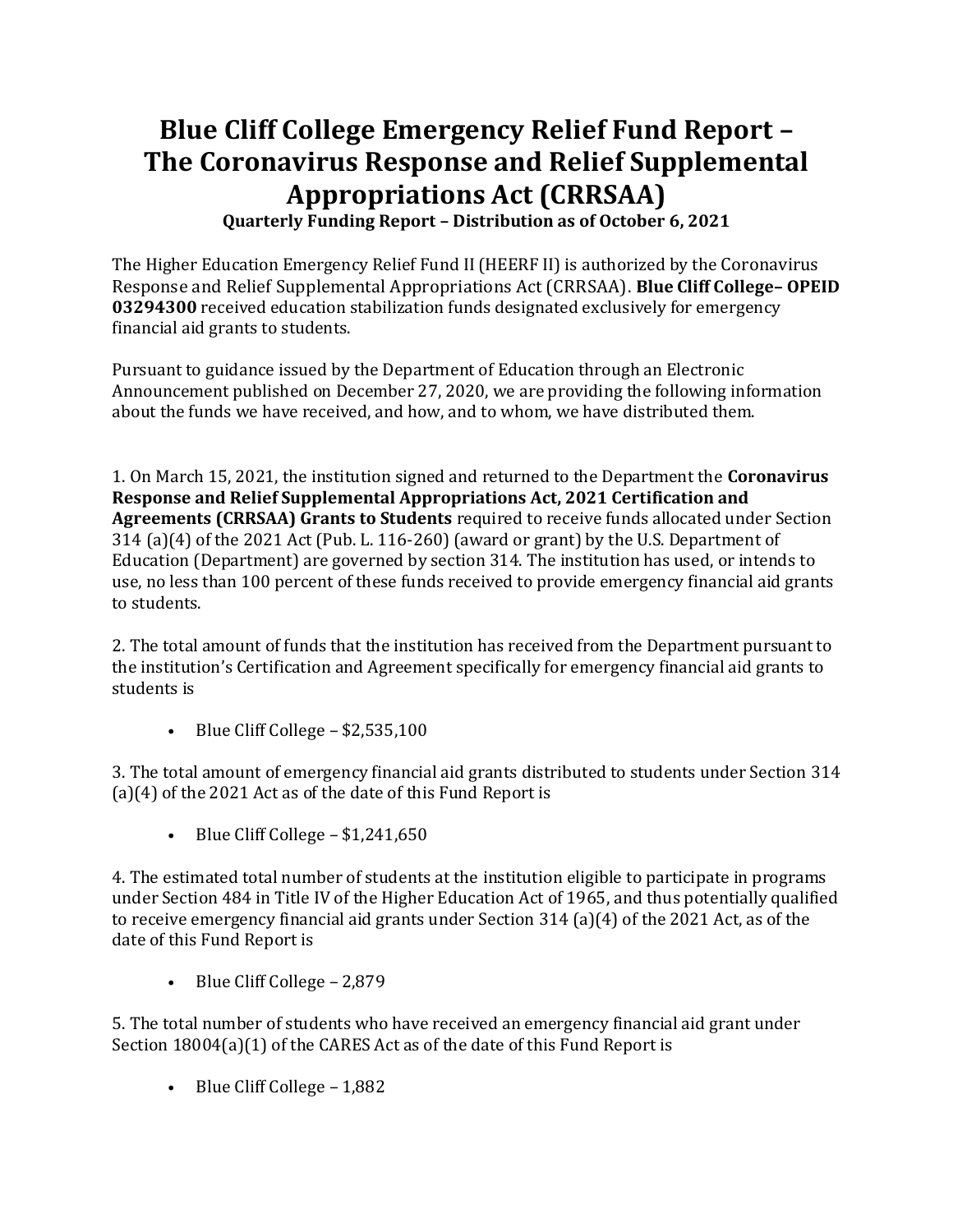6. The methods we used to determine which students receive emergency financial aid grants and how much they would receive under Section 314 (a)(4) of the 2021 Act are included below under "Student Emergency Funding Allocation".

7. The CRRSAA Grant communication and link to the Attestation / Acknowledgement form we provided to students concerning the emergency financial aid grants appear below under "Student Notices".

(1) Blue Cliff College locations: Alexandria LA, Fayetteville AK, Gulfport MS, Houma LA, Lafayette LA, Metairie LA

## **CRRSAA Student Funding Allocation**

All students at Blue Cliff College, who are in an active enrollment status during our Spring term, that have been determined eligible for the CRRSAA Grant, have been sent a Blue Cliff College CRRSAA Grant attestation / acknowledgement email and link to complete electronically.

The form provides information about the CRRSAA financial grant, including eligibility requirements. Students are requested to check applicable areas in which they need financial support for expenses related to the disruption of campus operations due to the Coronavirus (including education expenses, course materials, technology, food, housing, healthcare and childcare). We have also requested any updated contact information to be used to mail payments. The form requires the student's signature and attestation that the information provided is correct, and that they understand the purpose for the emergency financial aid grant funds.

Once the completed form has been received, students are awarded a total based on the CRRSAA Award Chart Tier.

| EFC       | Grant |     |
|-----------|-------|-----|
| 0         | \$    | 500 |
| 1-2000    | \$    | 450 |
| 2001-4000 | \$    | 400 |
| 4001-5700 | \$    | 350 |
| >5701     | \$    | 300 |
| no efc    | ς     | 250 |

We will continue this process quarterly until all funds have been fully disbursed.

We have sent multiple communications to our students to notify them of the availability of these CRRSAA financial aid funds. We began with sending an email from our College President & CEO on May 21, 2021 notifying them of the potential grant and including the link to the Blue Cliff College Student CRRSAA Grant Acknowledgement & Attestation Form. An additional email was sent on 6/24/2021 to all active students who had not yet applied.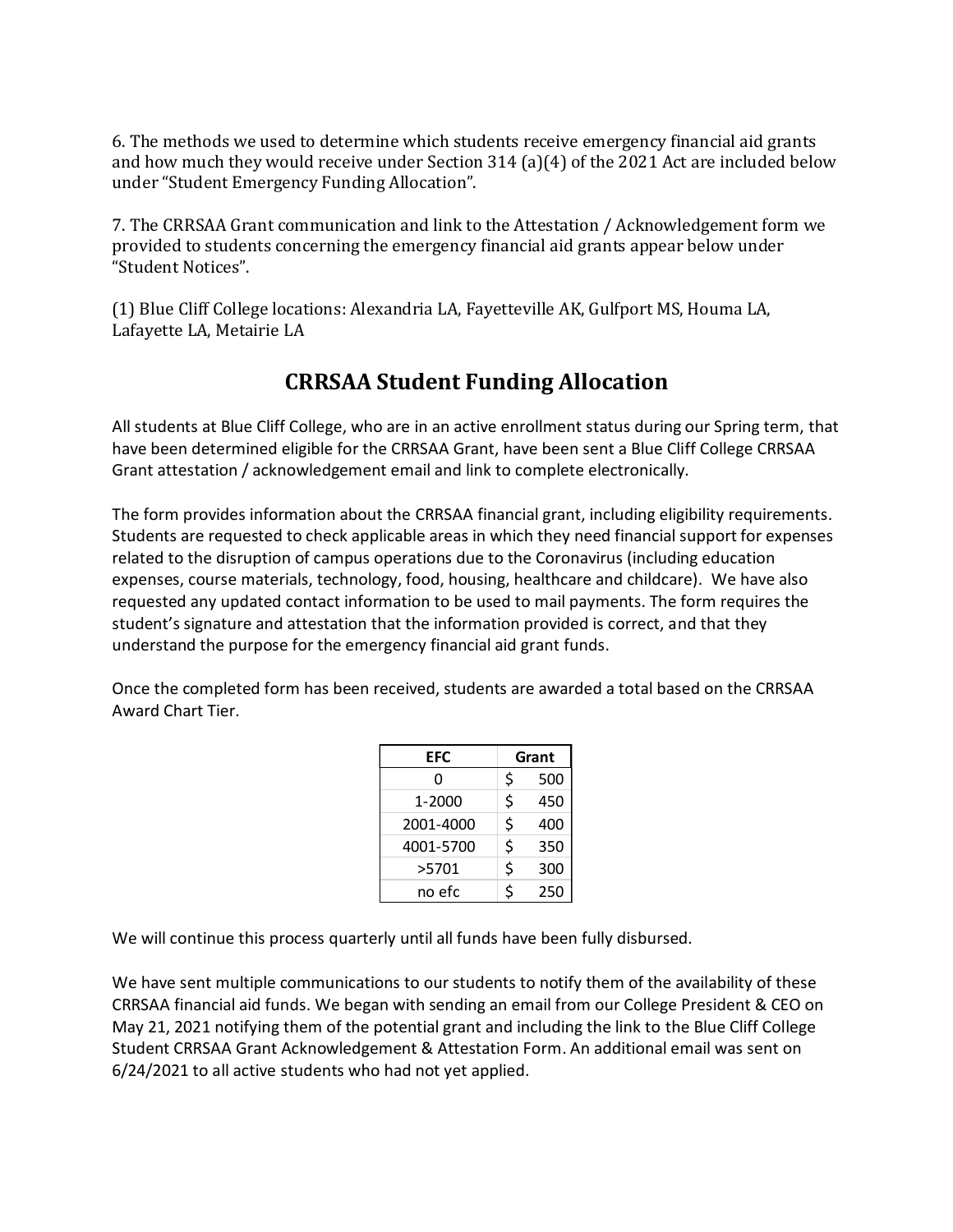This process of notifying eligible students of the potential grant will be repeated during the Summer/Fall term.

## **Student Notices:**

**Email Communication 1: HEERF2(CRRSAA) Distro:** All Active Students

**Subject Line:** Important Student Information Regarding Available Financial Aid Grants (CRRSAA)

Dear Students,

The U.S. Department of Education has made Financial Aid Grants available that Blue Cliff College may distribute to students to be used for any component of the student's cost of attendance or for emergency costs that arise due to coronavirus, such as tuition, food, housing, health care (including mental health care) or child care. These grants have been made available as a component of the Coronavirus Response and Relief Supplemental Appropriations Act (CRRSAA).

Based on the eligibility criteria established by the Department of Education we believe you may qualify for this grant. In order to be considered for this grant you must complete an application and acknowledgement of the proper use of funds using the google form in the link below.

### [Financial Aid Grant \(CRRSAA\) Student Application and Acknowledgement \(google.com\)](https://docs.google.com/forms/d/e/1FAIpQLSc_gD1lsk073ZFh5U7zvuLZ3LyEyGPO63Sxj5RabhXdhIeqZg/viewform)

Please ensure your information is complete and accurate. Once you have completed the application above, you will receive a confirmation email. Only one application per award period will be considered, please do not complete multiple applications. **Applications for the 1st award period must be received by June 30, 2021.** Applications with inaccurate information as well as the submission of multiple applications may slow the processing of your award. Please allow approximately 2 weeks for the application to be reviewed/approved and processed.

We know this is a challenging time for everyone and want you to know that Blue Cliff College is here to support you.

Thank you,

Reginald L. Moore Sr. President and CEO, Blue Cliff College

**Email Communication 2: HEERF2(CRRSAA) Distro:** All Active Students

**Subject Line:** Important Student Information Regarding Available Financial Aid Grants (CRRSAA)